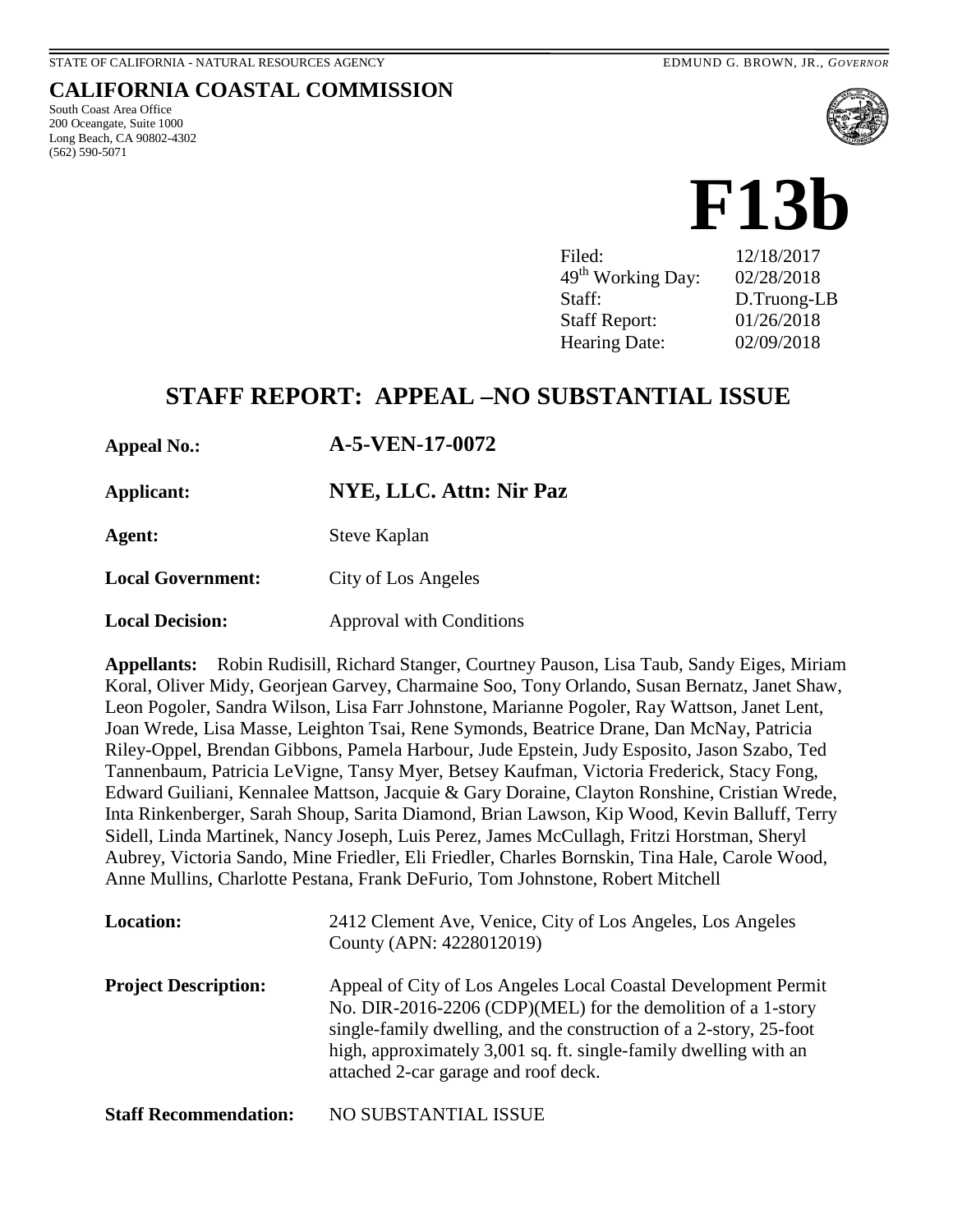**IMPORTANT NOTE:** This is a substantial issue only hearing. Testimony will be taken only on the question of whether the appeal raises a substantial issue. Generally and at the discretion of the Chair, testimony is limited to 3 minutes total per side. Please plan your testimony accordingly. Only the applicant, persons who opposed the application before the local government (or their representatives), and the local government shall be qualified to testify. Others may submit comments in writing. If the Commission determines that the appeal does raise a substantial issue, the de novo phase of the hearing will occur at a future Commission meeting, during which it will take public testimony.

# **SUMMARY OF STAFF RECOMMENDATION**

Staff is recommending that the Commission determine that **no substantial issue** exists with respect to the grounds on which the appeal has been filed. The motion to carry out the staff recommendation is on page 4.

The primary grounds raised by the appellants for this project are that the proposed project does not conform to the character of the surrounding community and hence, is not consistent with Coastal Act Sections 30250, 30251, 30253(e), and the Policies of the certified Venice LUP. The appellants further assert that **1)** the project raises issues of statewide significance because Venice is a unique coastal community making it a significant coastal resource to be protected and, as approved by the City, the project is not compatible with the community character of the area; **2)** the City misinterprets Venice LUP policies and failed to evaluate compatibility in regards to density, character, and scale of existing development, and **3)** the project will prejudice the City's ability to prepare an LCP in conformity with Chapter 3 policies of the Coastal Act because the project will set an adverse precedent against future development.

Staff has analyzed the appellants' contentions against the City's actions and concluded that **1)** the density, character and scale of the City-approved project is visually compatible with the character of the surrounding community, **2)** the City-approved project is consistent with the policies set forth in the Venice LUP and the Coastal Act, and **3)** as approved by the City, the development will not prejudice the City's ability to prepare a certified LCP in the future.

Therefore, for the reasons stated above, the appeal does not raise a substantial issue as to the Cityapproved development's compatibility with community character in the Southeast Venice subarea, and is in conformity with Sections 30250, 30251 and 30253(e) of the Coastal Act and the policies in the Venice certified-LUP.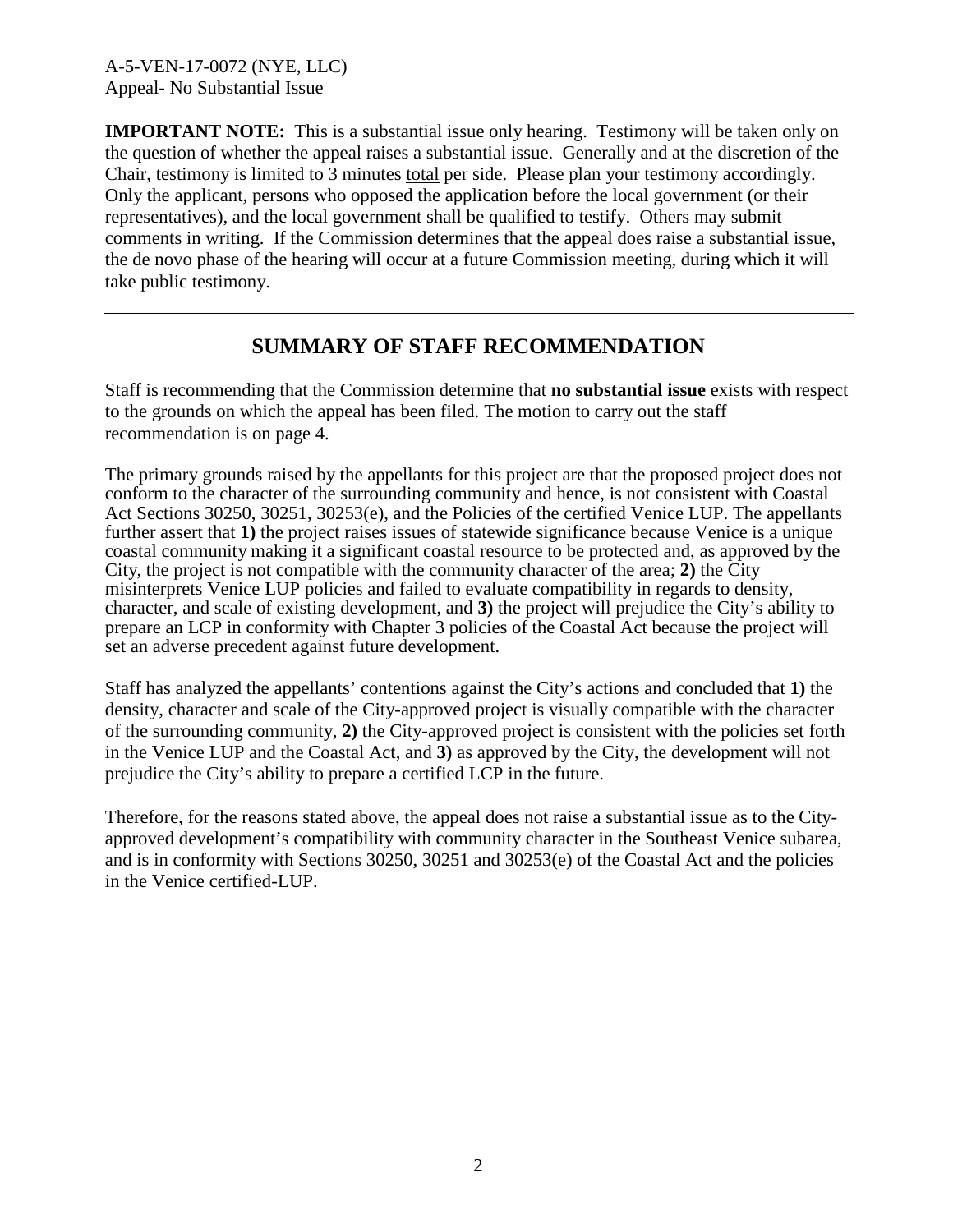# **TABLE OF CONTENTS**

### **[APPENDIX A](#page-16-0)**

# **EXHIBITS**

[Exhibit 1 – Vicinity Map](https://documents.coastal.ca.gov/reports/2018/2/F13b/F13b-2-2018-exhibits.pdf) [Exhibit 2 – Site Plan](https://documents.coastal.ca.gov/reports/2018/2/F13b/F13b-2-2018-exhibits.pdf) [Exhibit 3 – Appeal, 12/18/17](https://documents.coastal.ca.gov/reports/2018/2/F13b/F13b-2-2018-exhibits.pdf)  Exhibit 4 – City [Determination Letter, 7/7/17](https://documents.coastal.ca.gov/reports/2018/2/F13b/F13b-2-2018-exhibits.pdf)  [Exhibit 5 – WLAAPC Determination Letter, 11/21/17](https://documents.coastal.ca.gov/reports/2018/2/F13b/F13b-2-2018-exhibits.pdf)  [Exhibit 6 – Letters Supporting Appeal from Robin Rudisill and Richard Stanger, 1/10/18](https://documents.coastal.ca.gov/reports/2018/2/F13b/F13b-2-2018-exhibits.pdf)  [Exhibit 7 – Letters Supporting Project from Agent Steve Kaplan, 1/11/18](https://documents.coastal.ca.gov/reports/2018/2/F13b/F13b-2-2018-exhibits.pdf)  [Exhibit 8 – WLAAPC Hearing, 11/15/2017 provided by appellant Robin Rudisill](https://documents.coastal.ca.gov/reports/2018/2/F13b/F13b-2-2018-exhibits.pdf)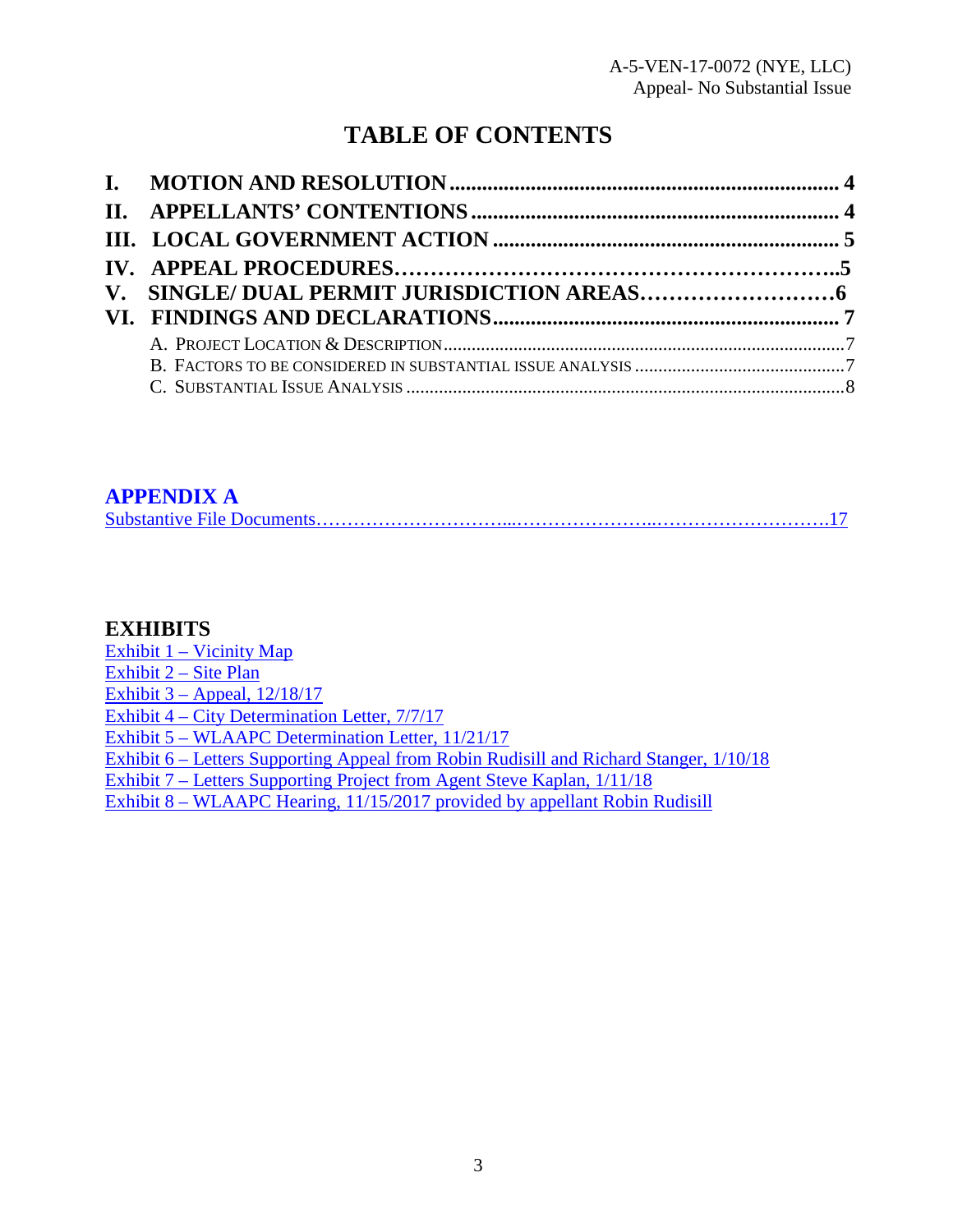# <span id="page-3-0"></span>**I. MOTION AND RESOLUTION**

#### **Motion:**

*I move that the Commission determine that Appeal No. A-5-VEN-17-0072 raises NO Substantial Issue with respect to the grounds on which the appeal has been filed under § 30602 of the Coastal Act.* 

Staff recommends a **YES** vote. Passage of this motion will result a finding of No Substantial Issues and adoption of the following resolution and findings. If the Commission finds No Substantial Issue, the Commission will not hear the application de novo and the local action will become final and effective. The motion passes only by affirmative vote of a majority of the Commissioners present.

#### **Resolution:**

*The Commission hereby finds that Appeal No. A-5-VEN-17-0072 presents NO SUBSTANTIAL ISSUE with respect to the grounds on which the appeal has been filed under §30602 of the Coastal Act regarding consistency with Chapter 3 policies of the Coastal Act.* 

# <span id="page-3-1"></span>**II. APPELLANTS' CONTENTIONS**

On December 18, 2017, an appeal was filed for City-issued Coastal Development Permit No. DIR-2016-2206 (CDP)(MEL) by Richard Stanger, Robin Rudisill and Interested Parties (**[Exhibit 3](https://documents.coastal.ca.gov/reports/2018/2/F13b/F13b-2-2018-exhibits.pdf)**). The appellants contend that the City has misinterpreted Coastal Act and Venice Land Use Plan (LUP) policies and did not properly analyze the proposed project compatibility with the character of the surrounding neighborhood. The appellants further contend that because the area is designated Residential Low by the LUP, the City should not approve projects which maximize the allowable height and floor area set forth in the certified Venice LUP. The appellants question the adequacy of the City's findings in regards to Coastal Act Policies 30250, 30251, and 30253(e) and Venice LUP Policies, arguing that the proposed project significantly takes away from the character of the community by allowing out-of-scale development which maximizes height and floor area. In addition, the appellants contend that the project will set a precedent that will undermine Venice as a special coastal community.

On January 10, 2018, two of the appellants met with Commission staff to discuss contentions similar to the appeal made on December 18, 2017 (**[Exhibit 6](https://documents.coastal.ca.gov/reports/2018/2/F13b/F13b-2-2018-exhibits.pdf)**). Exhibit 6 shows the project's alleged incompatibility based on floor area ratio, residential floor area compared to lot size, and other architectural features. On January 16, 2018, one appellant, Robin Rudisill, sent staff the recorded hearing of the West Los Angeles Area Planning Commission (WLAAPC) appeal that was held November 15, 2017 **[\(Exhibit 8\)](https://documents.coastal.ca.gov/reports/2018/2/F13b/F13b-2-2018-exhibits.pdf)**. Ms. Rudisill contends that the WLAAPC has erred in its interpretation of the Coastal Act and Venice LUP, leading to the rejection of the appeal and approval and adoption of the City Director's local coastal development permit. The transcript of the hearing is provided by the agent under page 162 of Exhibit 7 (**[Exhibit 7](https://documents.coastal.ca.gov/reports/2018/2/F13b/F13b-2-2018-exhibits.pdf)**).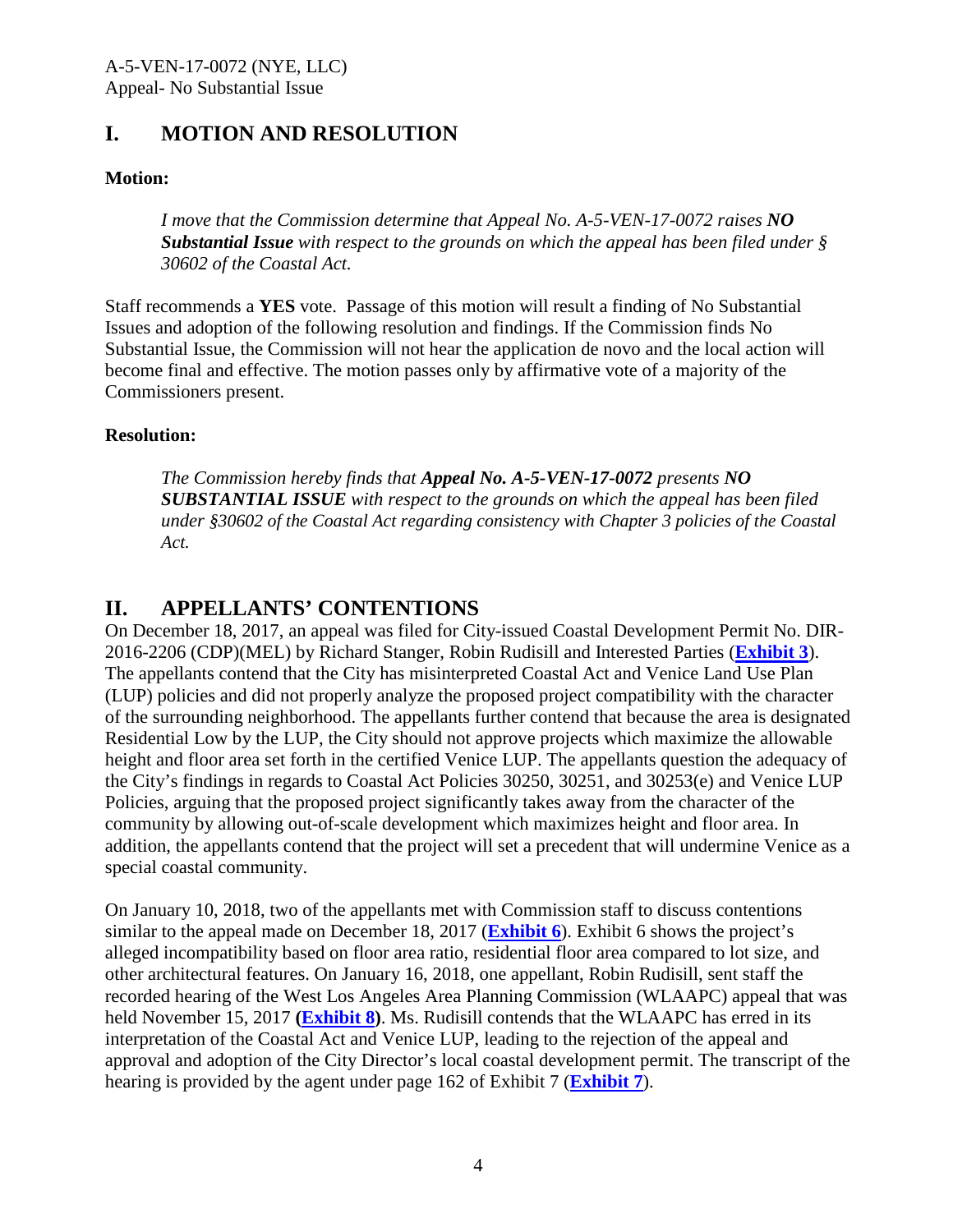# <span id="page-4-0"></span>**III. LOCAL GOVERNMENT ACTION**

On May 3, 2017, the City issued a Mello Act Determination for 2412 Clement Avenue concluding that no affordable units exist on site. In addition, the project was determined to be categorically exempt in regards to CEQA (ENV-2016-2205-CE).

On June 22, 2016, the City of Los Angeles Planning Department received an application for a "1707 sq. ft. 2-story addition to a single-family dwelling with existing 388 sq. ft. detached garage". On July 7, 2017, the City of Los Angeles Director of Planning approved a local coastal development permit allowing the demolition and construction of a 3,001 sq. ft. single-family residence in Southeast Venice (**[Exhibit 4](https://documents.coastal.ca.gov/reports/2018/2/F13b/F13b-2-2018-exhibits.pdf)**). The determination was appealed to the West Los Angeles Area Planning Commission (WLAAPC), which held three hearings related to the project on September 6, October 4, and November 15, 2017. Subsequent to the WLAAPC hearing held on October 4, the applicant revised plans by reducing the building area by approximately 41 sq. ft., for a total area of 2,960 sq. ft., and stepping back the second story for a more articulated frontage. The City accepted the revised plans on November 6, 2017 as being in conformance with previously approved plans. The revised plans include the addition of a front balcony on the second floor with a depth of approximately 5.5 feet, the reduction of the second floor bedroom area to accommodate the proposed balcony, and change in the balcony railing material from solid parapet to glass. On November 15, 2017, the WLAAPC denied the appeal and adopted the City Director's determination approving the proposed two-story single-family residence, including the minor revision to the plans described above (**[Exhibit 5](https://documents.coastal.ca.gov/reports/2018/2/F13b/F13b-2-2018-exhibits.pdf)**).

The Commission's South Coast District Office received the City's Notice of Final Action on November 28, 2017, and the Commission's twenty working-day appeal period was established. On December 18, 2017, the appeal was filed by the interested parties for the City-approved Local CDP. The appeal was filed within the twenty working-day period and is valid. On December 21, 2017, the Commission staff notified the City and the applicant of the appeal. No other appeals were received prior to the end of the appeal period on December 27, 2017.

# <span id="page-4-1"></span>**IV. APPEAL PROCEDURES**

Section 30600(b) of the Coastal Act provides that prior to certification of its LCP, a local jurisdiction may, with respect to development within its area of jurisdiction in the coastal zone and consistent with the provisions of Sections 30604, 30620 and 30620.5, establish procedures for the filing, processing, review, modification, approval or denial of a coastal development permit. Pursuant to this provision, the City of Los Angeles developed a permit program in 1978 to exercise its option to issue local coastal development permits. Sections 13301-13325 of Title 14 of the California Code of Regulations provide procedures for issuance and appeals of locally issued coastal development permits. Section 30602 of the Coastal Act allows *any* action by a local government on a coastal development permit application evaluated under Section 30600(b) to be appealed to the Commission. The standard of review for such an appeal is the Chapter 3 policies of the Coastal Act. [Cal. Pub. Res. Code §§ 30200 and 30604.]

After a final local action on a local CDP application, the Coastal Commission must be notified within five days of the decision. After receipt of such a notice, which contains all the required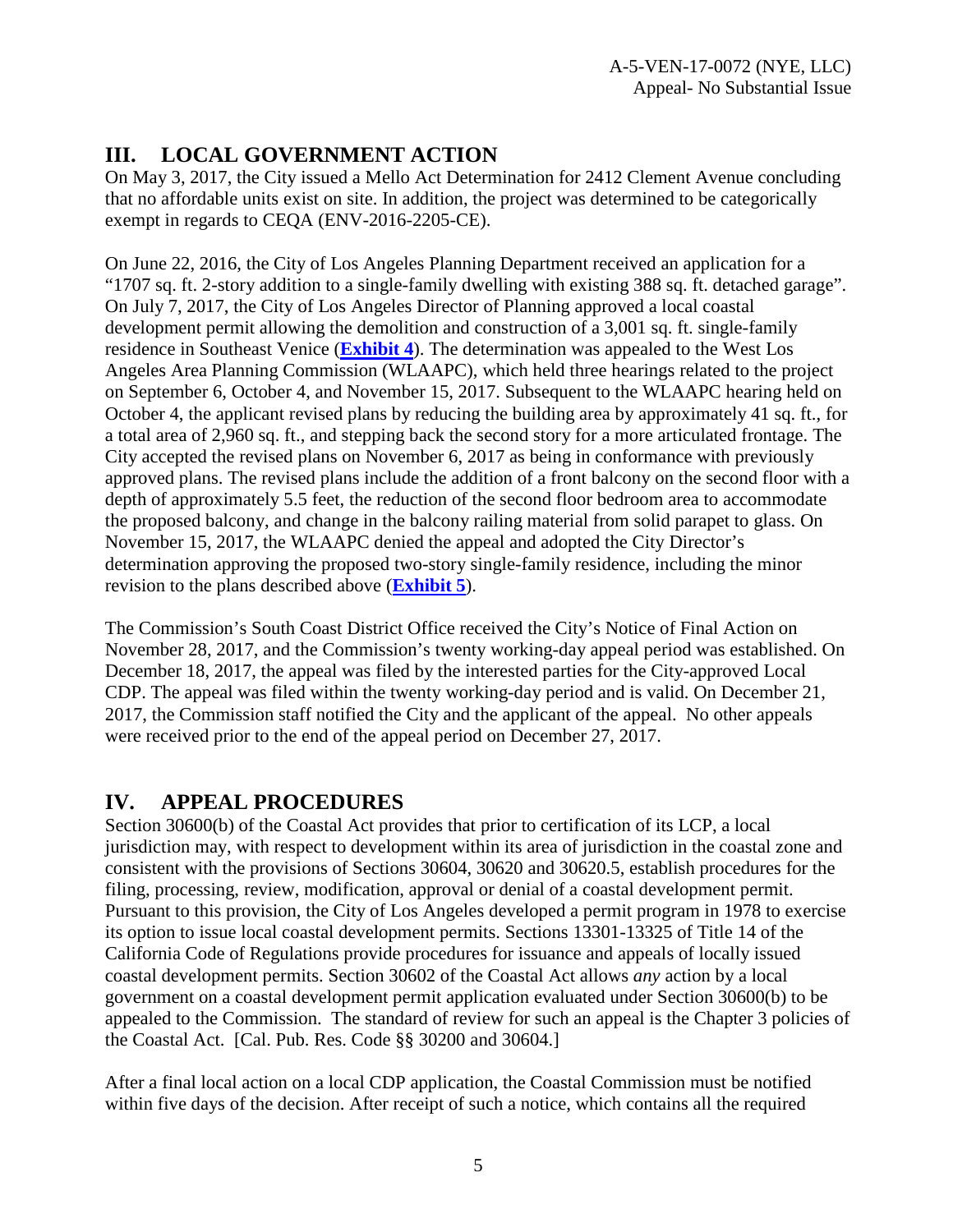information, a twenty working-day appeal period begins during which any person, including the applicant, the Executive Director, or any two members of the Commission, may appeal the local decision to the Coastal Commission. [Cal. Pub. Res. Code § 30602.] As provided under section 13318 of Title 14 of the California Code of Regulations, the appellant must conform to the procedures for filing an appeal as required under section 13111 of Title 14 of the California Code of Regulations, including the specific grounds for appeal and a summary of the significant question raised by the appeal.

The action currently before the Commission is to find whether there is a "substantial issue" or "no substantial issue" raised by the appeal of the local approval of the proposed project. Sections 30621 and 30625(b)(1) of the Coastal Act require a de novo hearing of the appealed project unless the Commission determines that no substantial issue exists with respect to the grounds for appeal.

Commission staff recommends a finding of **no substantial issue**. If the Commission decides that the appellant's contentions raise no substantial issue as to conformity with Chapter 3 of the Coastal Act, the action of the local government becomes final. Alternatively, if the Commission finds that a substantial issue exists with respect to the conformity of the action of the local government with the Chapter 3 policies of the Coastal Act, the local CDP is voided and the Commission typically continues the public hearing to a later date in order to review the coastal development permit as a de novo matter. [Cal. Pub. Res. Code §§ 30621 and 30625.] Section 13321 of the Coastal Commission regulations specifies that de novo actions will be heard according to the procedures outlined in Sections 13114 and 13057-13096 of the Commission's regulations.

If there is no motion from the Commission to find no substantial issue, it will be presumed that the appeal raises a substantial issue and the Commission will schedule the de novo phase of the public hearing on the merits of the application at a future Commission meeting. A de novo public hearing on the merits of the application uses the Chapter 3 policies of the Coastal Act. The certified Venice LUP is used as guidance. Sections 13110-13120 of Title 14 of the California Code of Regulations further explain the appeal hearing process.

If the Commission decides to hear arguments and vote on the substantial issue question, those who are qualified to testify at the hearing, as provided by Section 13117 of Title 14 of the California Code of Regulation, will have three minutes per side to address whether the appeal raises a substantial issue. The only persons qualified to testify before the Commission at the substantial issue portion of the appeal process are the applicant, persons who opposed the application before the local government (or their representatives), and the local government. Testimony from other persons must be submitted in writing. The Commission will then vote on the substantial issue matter. It takes a majority of Commissioners present to find that the grounds for the appeal raise no substantial issue.

# <span id="page-5-0"></span>**V. SINGLE/ DUAL PERMIT JURISDICTION AREAS**

Section 30601 of the Coastal Act provides details regarding the geographic areas where applicants must also obtain a coastal development permit from the Commission in addition to obtaining a local coastal development permit from the City. These areas are considered Dual Permit Jurisdiction areas. Coastal zone areas outside of the Dual Permit Jurisdiction areas are considered Single Permit Jurisdiction areas. Pursuant to Section 30600(b) of the Coastal Act, the City of Los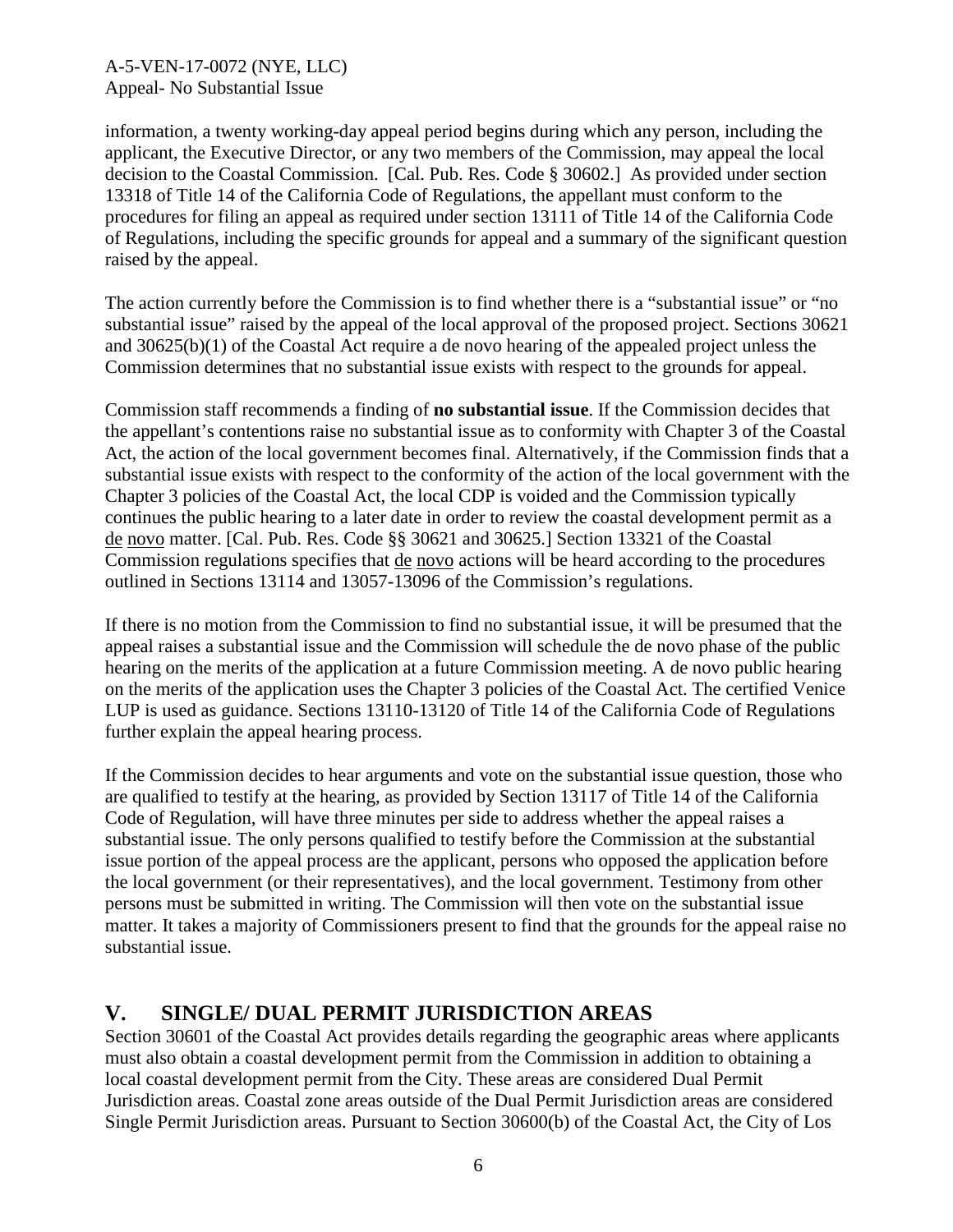Angeles has been granted the authority to approve or deny coastal development permits in both jurisdictions, but all of the City's actions are appealable to the Commission. The proposed project site is located within the Single Permit Jurisdiction Area.

# <span id="page-6-0"></span>**VI. FINDINGS AND DECLARATIONS**

#### A. **PROJECT LOCATION & DESCRIPTION**

The subject site is located 0.56 miles from the beach and 0.19 miles from the Venice Canals in the Southeast Venice subarea. The site is designated as Single-Family Dwelling – Low Density by the certified Venice LUP, which allows one unit per lot (**[Exhibit 1](https://documents.coastal.ca.gov/reports/2018/2/F13b/F13b-2-2018-exhibits.pdf)**). A mix of one- to two-story singlefamily dwellings with varied/ flat rooflines characterize the neighborhood on Clement Avenue. The 3,600 sq. ft. lot is currently developed with a one-story, 700 sq. ft., single-family residence with detached garage. The existing structures were built in 1950; however, according to City findings, no historic resources or potentially historic structures have been identified on site.

The project, according to the City-approved plans dated November 6, 2017 (**[Exhibit 2](https://documents.coastal.ca.gov/reports/2018/2/F13b/F13b-2-2018-exhibits.pdf)**), is for the demolition of the existing structures and construction of a two-story, 25-foot high, 2,960 sq. ft. single-family dwelling with an attached 336 sq. ft. two-car garage and approximately 9-foot high, 100 sq. ft. rooftop stairway enclosure to provide access to the 922 sq. ft. roof deck. Three on-site parking spaces (two covered and one uncovered) will be provided and accessed through the rear alley with no proposed curb cuts on Clement Avenue. The front yard setback is 17 feet, the rear yard setback is 15 feet, and the side yard setbacks are 5 feet from the property lines. The Cityapproved project observes all of the required setbacks, height, and yard requirements in the City's Municipal Code and the certified Venice LUP. In addition, the agent provided additional documents regarding the project's compatibility with community character (**[Exhibit 7](https://documents.coastal.ca.gov/reports/2018/2/F13b/F13b-2-2018-exhibits.pdf)**).

#### <span id="page-6-1"></span>**B. FACTORS TO BE CONSIDERED IN SUBSTANTIAL ISSUES ANALYSIS**

Section 30625(b)(1) of the Coastal Act states that the Commission shall hear an appeal of a local government action carried out pursuant to Section 30600(b) unless it finds that no substantial issue exists as to conformity with Chapter 3 of the Coastal Act. As described above, in the case of appeals of coastal exemptions (Section 30625(a) of the Coastal Act), this standard requires the Commission to determine if there is factual and legal support for the local government's decision that the development can be authorized without a coastal development permit pursuant to Section 30610 of the Coastal Act and Section 13250 of the California Code of Regulations.

The term "substantial issue" is not defined in the Coastal Act or its implementing regulations. Section 13115(b) of the Commission's regulation simply indicates that the Commission will hear an appeal unless it "finds that the appeal raises no significant question." In previous decisions on appeals, the Commission had been guided by the following factors:

- 1. The degree of factual and legal support for the local government's decision that the development is consistent or inconsistent with the relevant provisions of the Coastal Act;
- 2. The extent and scope of the development as approved or denied by the local government;
- 3. The significance of the coastal resources affected by the decision;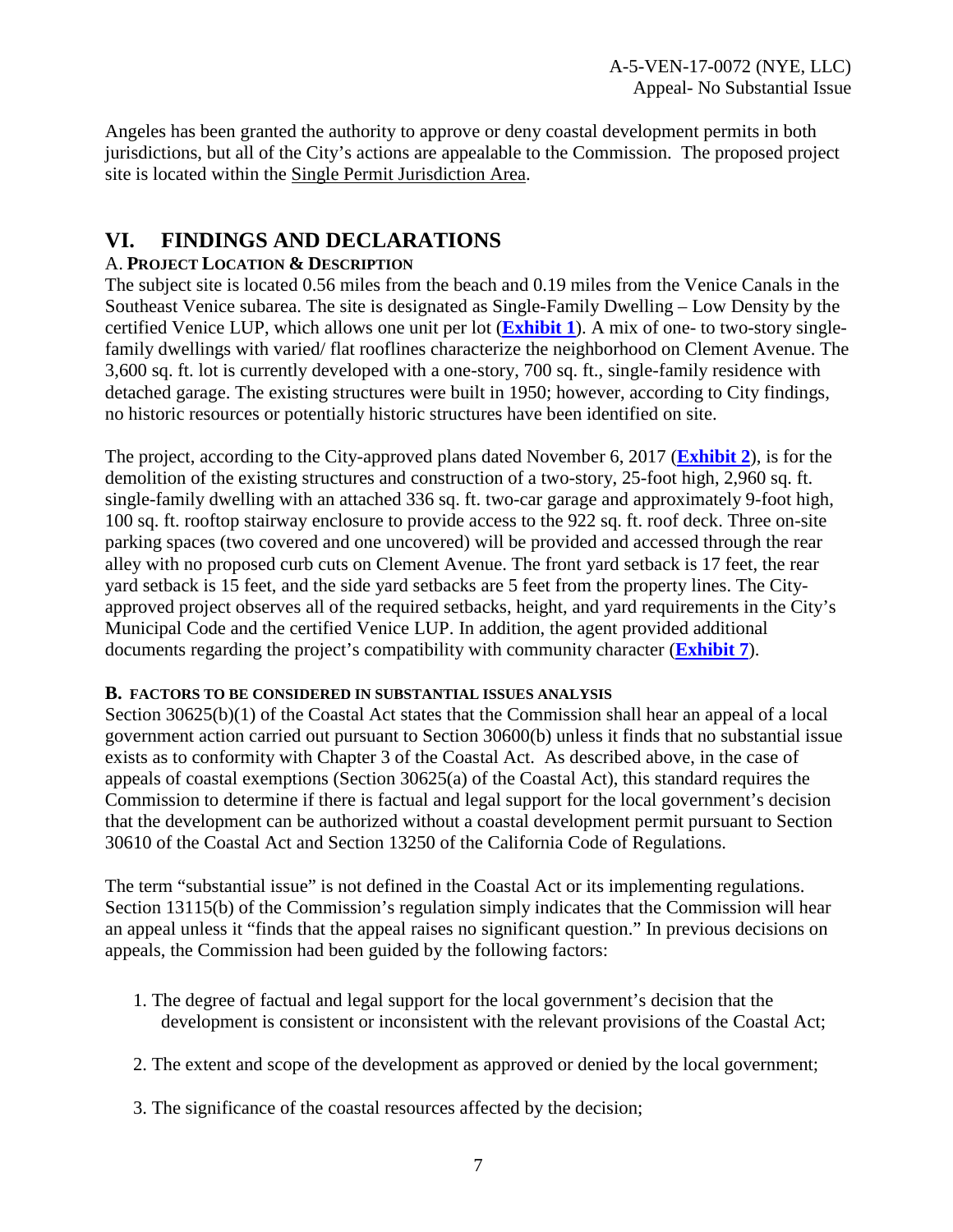# A-5-VEN-17-0072 (NYE, LLC)

Appeal- No Substantial Issue

- 4. The precedential value of the local government's decision for future interpretations of its LCP; and,
- 5. Whether the appeal raises local issues, or those of regional or statewide significance.

Even when the Commission chooses not to hear an appeal, appellants nevertheless may obtain judicial review of the local government's coastal permit decision by filing petition for a writ of mandate pursuant to Code of Civil Procedure, Section 1094.5.

Staff is recommending that the Commission find that **no substantial issue exists** with respect to whether the local government action conforms to Section 30610 of the Coastal Act and Section 13250 of the California Code of Regulations for the reasons set forth below.

#### <span id="page-7-0"></span>**C. SUBSTANTIAL ISSUE ANALYSIS**

Coastal Act Section 30250 Location; existing developed area states, in part:

*New residential… except as otherwise provided in this division, shall be located within, contiguous with, or in close proximity to, existing developed areas able to accommodate it or, where such areas are not able to accommodate it, in other areas with adequate public services and where it will not have significant adverse effects… on coastal resources.* 

Coastal Act Section 30251 Scenic and visual qualities states:

*The scenic and visual qualities of coastal areas shall be considered and protected as a resource of public importance. Permitted development shall be sited and designed to protect views to and along the ocean and scenic coastal areas, to minimize the alteration of natural land forms, to be visually compatible with the character of surrounding areas, and, where feasible, to restore and enhance visual quality in visually degraded areas. New development in highly scenic areas such as those designated in the California Coastline Preservation and Recreation Plan prepared by the Department of Parks and Recreation and by local government shall be subordinate to the character of its setting.* 

Coastal Act Section 30253(e) Minimization of Adverse Impacts, states:

*New development shall where appropriate, protect special communities and neighborhoods which, because of their unique characteristics, are popular visitor destination points for recreational uses.* 

The appellants contend that the proposed project does not conform to the character of the surrounding community and hence, is not consistent with Coastal Act Sections 30250, 30251, and 30253(e). Section 30250 of the Coastal Act requires new development to *"be located within, contiguous with, or in close proximity to, existing developed areas."* Sections 30251 and 30253(e) of the Coastal Act state that such scenic areas and special communities shall be protected. These sections of the Coastal Act require permitted development to be visually compatible with the character of surrounding areas and require protection of communities and neighborhoods that, because of their unique characteristics, are popular visitor destination points for recreational uses.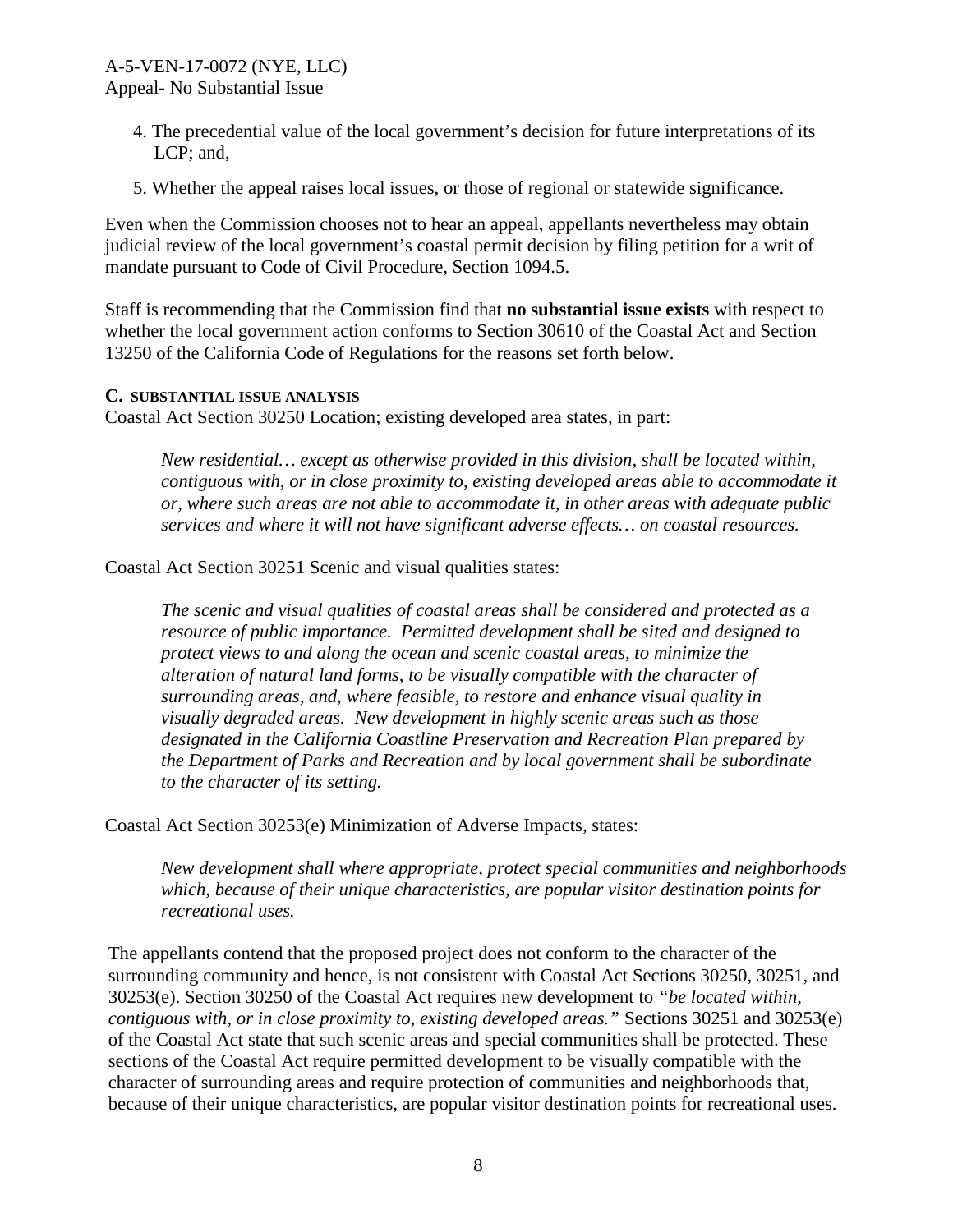The Venice community – including the beach, the boardwalk, the canals, and the eclectic architectural styles of the neighborhoods – is one of the most popular visitor destinations in California. According to the Venice Chamber of Commerce, 16 million people visit annually, drawn by the unique characteristics of the area<sup>[1](#page-8-0)</sup>.

When the Commission certified the Venice LUP in 2001, it considered the potential impacts that development could have on community character and adopted policies and specific residential building standards to ensure development was designed with pedestrian scale and compatibility with surrounding development. Given the specific conditions surrounding the subject site and the diverse development pattern of Venice, it is appropriate to use the certified LUP policies as guidance in determining whether or not the project is consistent with sections 30250, 30251, and 30253(e) of the Coastal Act.

In this case, the certified Venice LUP describes the priority expressed in the Coastal Act for preserving the nature and character of unique coastal residential communities and neighborhoods:

Venice Certified Land Use Plan Policy I.A.1. Residential Development, states, in part:

*The maximum densities, building heights and bulks for residential development in the Venice Coastal Zone shall be defined by the Land Use Plan Maps and Height Exhibits (Exhibits 9 through 16), and the corresponding land use categories and the development standards as described in this LUP. Refer to Policies II.C.10 for development standards for walk streets and to Policies II.A.3 and 4 for parking requirements.* 

Venice Certified Land Use Plan Policy I. A. 2. Preserve Stable Single-Family Residential Neighborhoods, states:

*Ensure that the character and scale of existing single- family neighborhoods is maintained and allow for infill development provided that it is compatible with and maintains the density, character and scale of the existing development. A second residential unit or an accessory living quarter may be permitted on lots designated for single-family residence land uses, provided that the lot has a minimum lot area of 4,600 square feet in the Venice Canals subarea, or 10,000 square feet in the Silver Strand, Southeast Venice, or Oxford Triangle subareas, and all units conform to the height limit, parking requirements, and other development standards applicable to the site.*

Venice Certified Land Use Plan Policy I. A. 3. Single-Family Dwelling - Low Density, states:

*Accommodate the development of single-family dwelling units in areas designated as "Single-family Residential" and "Low Density" on the Venice Coastal Land Use Plan. (Exhibits 9 through 12). Such development shall comply with the density and development standards set forth in this LUP.*

Southeast Venice and the Oxford Triangle. *Use: Single-family dwelling / one unit per lot Density: One unit per 5,000 square feet of lot area*

 $\overline{\phantom{a}}$ 

<span id="page-8-0"></span><sup>&</sup>lt;sup>1</sup> Venice Chamber of Commerce website. [http://venicechamber.net/visitors/about-venice/.](http://venicechamber.net/visitors/about-venice/)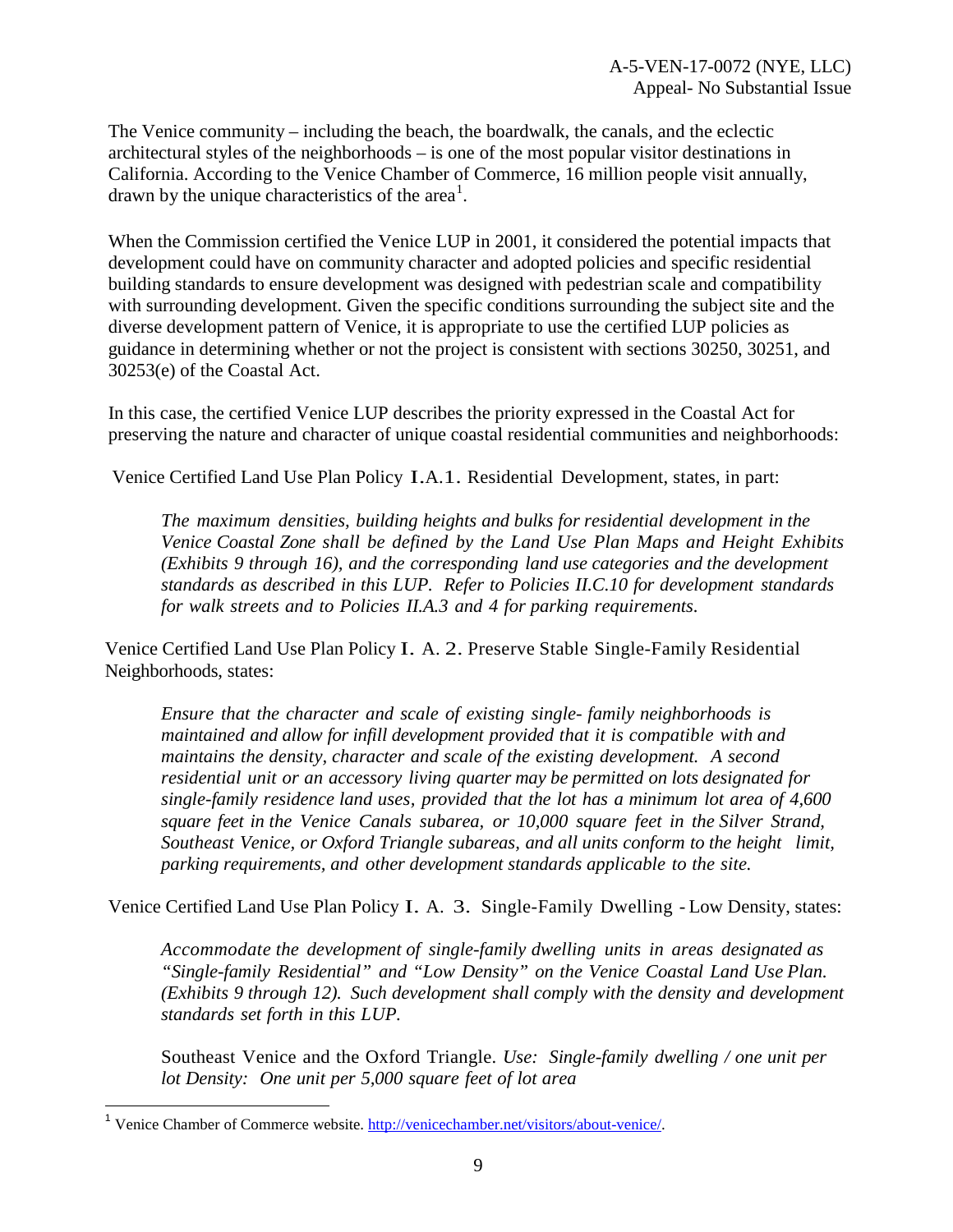*Yards: Yards shall be required in order to accommodate the need for fire safety, open space, permeable land area for on-site percolation of stormwater, and on-site recreation consistent with the existing scale and character of the neighborhood.* 

*Height: Not to exceed 25 feet for buildings with flat roofs or 30 feet for buildings with a varied or stepped back roof line. (See LUP Policy I.A.1 and LUP Height Exhibits 13- 16).*

Venice Certified Land Use Policy I. E. 1. General, states:

*Venice's unique social and architectural diversity should be protected as a Special Coastal Community pursuant to Chapter 3 of the California Coastal Act of 1976.* 

Venice Certified Land Use Plan Policy I. E. 2. Scale, states:

*New development within the Venice Coastal Zone shall respect the scale and character of the community development. Buildings which are of a scale compatible with the community (with respect to bulk, height, buffer and setback) shall be encouraged. All new development and renovations should respect the scale, massing, and landscape of existing residential neighborhoods. Roof access structures shall be limited to the minimum size necessary to reduce visual impacts while providing access for fire safety. In visually sensitive areas, roof access structures shall be set back from public recreation areas, public walkways, and all water areas so that the roof access structure does not result in a visible increase in bulk or height of the roof line as seen from a public recreation area, public walkway, or water area. No roof access structure shall exceed the height limit by more than ten (10') feet. Roof deck enclosures (e.g. railings and parapet walls) shall not exceed the height limit by more than 42 inches and shall be constructed of railings or transparent materials. Notwithstanding other policies of this LUP, chimneys, exhaust ducts, ventilation shafts and other similar devices essential for building function may exceed the specified height limit in a residential zone by five feet.*

In regards to roof access structures (rooftop stairway enclosures), LUP Policy I.A.1 states:

a. Roof Access Structures. *Building heights and bulks shall be controlled to preserve the nature and character of existing residential neighborhoods. Residential structures may have an enclosed stairway (roof access structure) to provide access to a roof provided that:* 

*i. The roof access structure shall not exceed the specified flat roof height limit by more than 10 feet;*

*ii. The roof access structure shall be designed and oriented so as to reduce its visibility from adjacent public walkways and recreation areas;*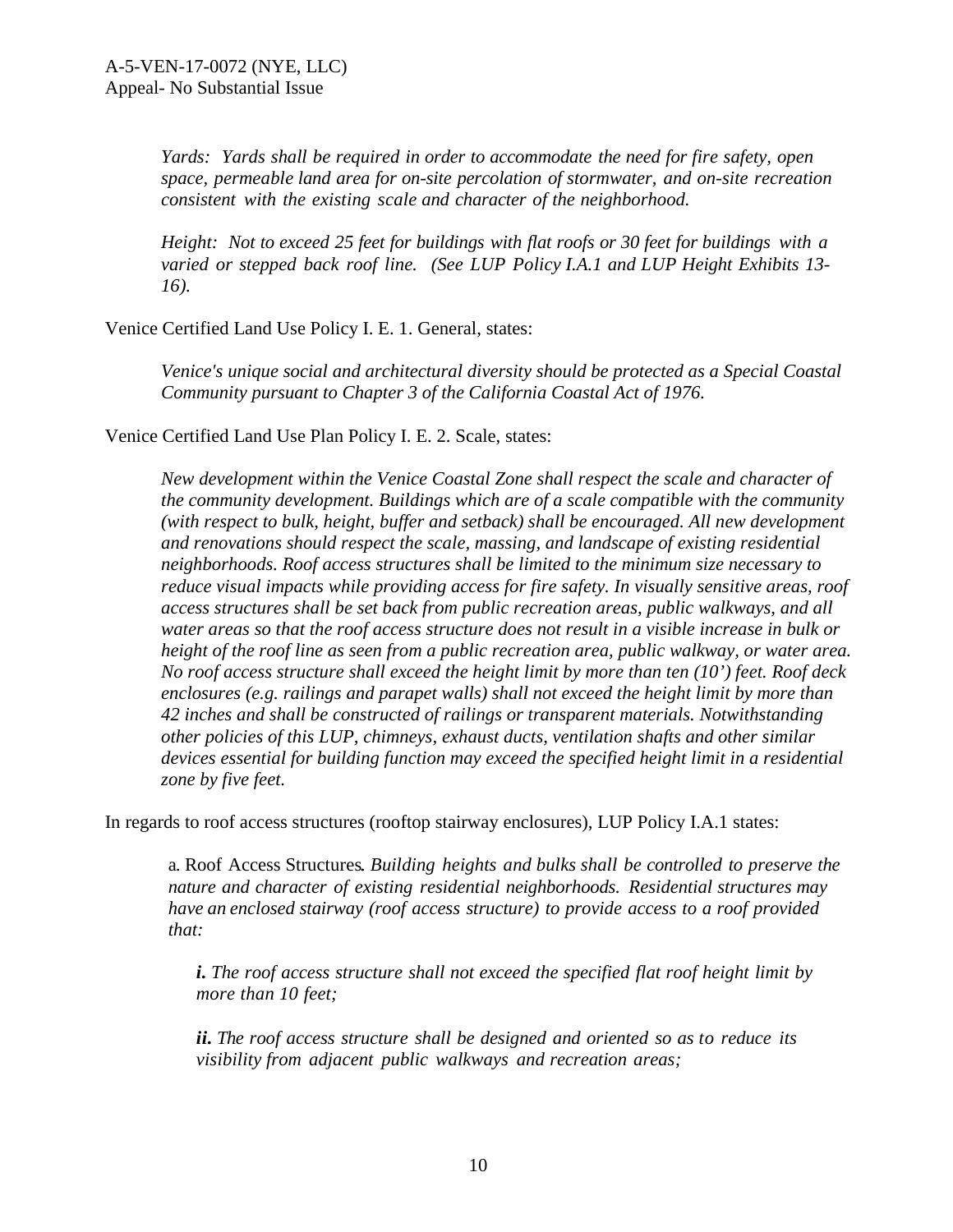*iii. The area within the outside walls of the roof access structure shall be minimized and shall not exceed 100 square feet in area as measured from the outside walls; and, as measured from the outside walls; and,* 

*Notwithstanding other policies of this LUP, chimneys, exhaust ducts, ventilation shafts and other similar devices essential for building function may exceed the specified height limit in a residential zone by five feet.*

Venice Certified Land Use Policy I. E. 3. Architecture, states:

*Varied styles of architecture are encouraged with building facades which incorporate varied planes and textures while maintaining the neighborhood scale and massing.* 

The City correctly reviewed the proposed front yard setback and building height for compatibility with the scale of the surrounding development and visual impacts to pedestrians. The front yard setback is 17 feet. The proposed structure is two-stories with a 25-foot high roofline, which is similar to several other houses on the street, and five feet under the maximum height limit. The City's findings support the project's conformity to the character of the surrounding area utilizing Venice LUP policies and are consistent with the Coastal Act.

The appellants contend that the City misinterprets Venice LUP policies and failed to evaluate compatibility in regards to density, character, and scale of existing development. In addition, the appellants further contend that because the property is located in a Residential Low designated area, homes should not be built to the maximum allowable limits. The property's land use designation relates to the number of units that can be permitted on the lot, and it does not require that structures be lower in height than the height limit. In this case, however, the project is not designed to the maximum allowable limits because it is five feet under the maximum height limit of 30 feet. In any event, because the proposed project is for construction of a single-family residence, the City appropriately found it to be consistent with the density requirements of one unit per lot pursuant to Policy I.A.3.

In order to determine whether or not a proposed project is compatible with community character, the Commission looks at all the development in an area to determine whether or not a proposed project is appropriate with regard to community character, mass, and scale for a specific project in a specific area. Staff compiled information of the existing scale of the residences fronting Clement Avenue from the applicant, the appellants, Commission records, and City records (ZIMAS) in order to compare the proposed project to the neighborhood. See Table 1 below for a comparison of the sizes of the homes on Clement Avenue.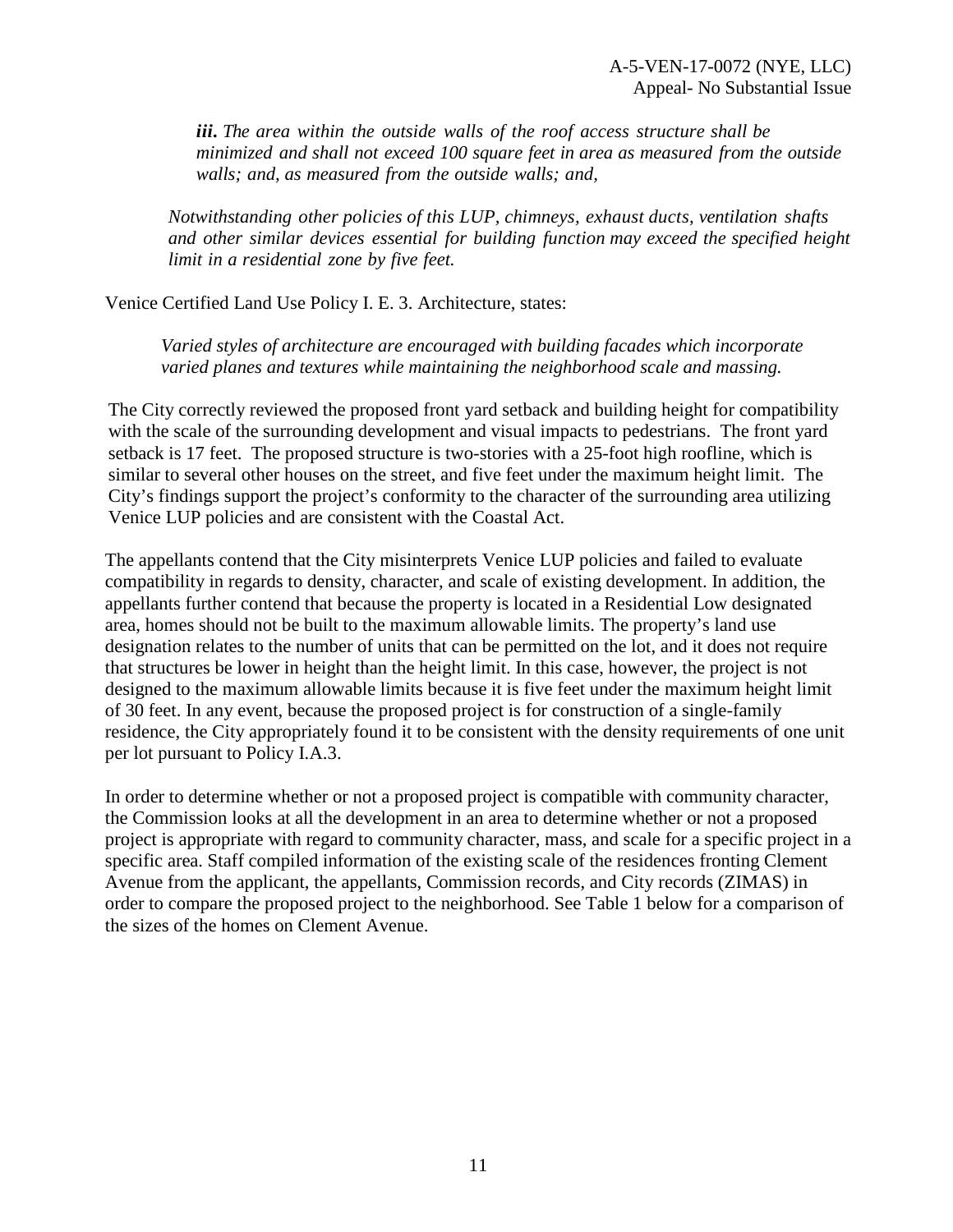#### A-5-VEN-17-0072 (NYE, LLC)

Appeal- No Substantial Issue

| <b>Address</b> | <b>Stories</b> | Height | <b>Building</b> |             |  | <b>Address</b> | <b>Stories</b> | Height | <b>Building</b> |  |  |
|----------------|----------------|--------|-----------------|-------------|--|----------------|----------------|--------|-----------------|--|--|
|                |                | (Ft)   | Area (sq.       | $\mathbf C$ |  |                |                | (Ft)   | Area (sq.       |  |  |
|                |                |        | ft.)            | e           |  |                |                |        | ft.)            |  |  |
| 2313 Clement   | $\overline{2}$ | 23     | 1459            | m           |  | 2314 Clement   | $\overline{2}$ | 30     | 2286            |  |  |
| 2317 Clement   | $\mathbf{1}$   | 18     | 860             | e           |  | 2318 Clement   | $\overline{2}$ | $25*$  | 3004            |  |  |
|                |                |        |                 | $\mathbf n$ |  | (NSI, 8/11/17) |                |        |                 |  |  |
| 2321 Clement   | $\mathbf{1}$   | 20     | 1082            | t.          |  | 2322 Clement   | $\overline{2}$ | 28     | 1874            |  |  |
| 2325 Clement   | $\overline{2}$ | 31     | 2781            |             |  | 2326 Clement   | 1              | 19     | 1074            |  |  |
| 2329 Clement   | $\overline{2}$ | $25*$  | 3229            | A           |  | 2330 Clement   | 1              | 18     | 914             |  |  |
| 2333 Clement   |                | 19     | 1224            | V           |  | 2334 Clement   | 1              | 21     | 1076            |  |  |
| 2337 Clement   | $\overline{2}$ | $25*$  | 3012            | е           |  | 2338 Clement   | $\mathbf{1}$   | 24     | 1241            |  |  |
| 2341 Clement   | 1              | 22     | 1680            |             |  | 2342 Clement   | $\overline{2}$ | 25     | 2948            |  |  |
| Olive Avenue   |                |        |                 |             |  |                |                |        |                 |  |  |
|                |                |        |                 |             |  |                |                |        |                 |  |  |
| <b>Address</b> | <b>Stories</b> | Height | <b>Building</b> |             |  | <b>Address</b> | <b>Stories</b> | Height | <b>Building</b> |  |  |
|                |                | (Ft)   | Area (sq.       | $\mathbf C$ |  |                |                | (Ft)   | Area (sq.       |  |  |
|                |                |        | ft.)            |             |  |                |                |        | ft.)            |  |  |
| 2405 Clement   | $\mathbf{1}$   | 17     | 864             | e           |  | 2404 Clement   | $\mathbf{1}$   | 18     | 1138            |  |  |
| 2409 Clement   |                | 17     | 860             | m           |  | 2408 Clement   | $\overline{2}$ | 25     | 2089            |  |  |
| 2413 Clement   | $\mathbf{1}$   | 20     | 1347            | e<br>n      |  | 2412 Clement   | $\overline{2}$ | $25*$  | 2960            |  |  |
|                |                |        |                 | t.          |  | (proposed)     |                |        |                 |  |  |
| 2417 Clement   | $\overline{2}$ | 28     | 2506            |             |  | 2416 Clement   | $\mathbf{1}$   | 18     | 1153            |  |  |
| 2421 Clement   | 1              | 18     | 1306            | A           |  | 2420 Clement   | 1              | 17     | 1130            |  |  |
| 2425 Clement   | $\overline{2}$ | $25*$  | 2966            | V           |  | 2424 Clement   | $\overline{2}$ | $25*$  | 1958            |  |  |
| 2429 Clement   | $\overline{2}$ | 27     | 2455            | e           |  | 2428 Clement-  | 1              | 14     | 832             |  |  |

**Table 1**. Scale and Mass of 2300-2400 Clement Avenue on 3,600 sq. ft. lots.

\*Height is roof height, not including roof access structures.

Clement Avenue is two blocks long. Of the 32 lots on Clement Avenue, 13 lots contain two-story structures and 18 contain one-story structures, not including the subject site. A majority of the homes in this area were built in the 1950s. Renovations occurred in late 1990s and early 2000s for some of the larger, 2-story homes. In addition, many of the residences, which the appellants contend the project should be consistent with, were built several decades ago and are typically much smaller than homes built by today's standards. Homes built since the 1970s are usually much larger than the ones they replace. Heights of houses within this area range from 14 feet on 2428 Clement Ave to 30 feet on 2314 Clement Ave. Floor areas vary from 832 sq. ft. to 3229 sq. ft. The proposed project is a 25-foot high, two-story building with a stepped back second story and a floor area of approximately 3001 sq. ft. The range in size of the houses reinforces the eclectic character and *"varied style"* of the residences throughout Venice. In addition, homes within the Silver Triangle Neighborhood, the larger neighborhood of the proposed project, range from a floor area of 600 sq. ft. to 3200 sq. ft. and with a height range of 9 feet to 35 feet. Due to the prevailing heights, floor area, varied rooflines, and articulated frontages of buildings within 100 feet of the site and within the block, the project is compatible with the visual characteristics of the neighborhood. The City-approved house is no taller than many of the other residences on the block, and it is substantially set back from the street.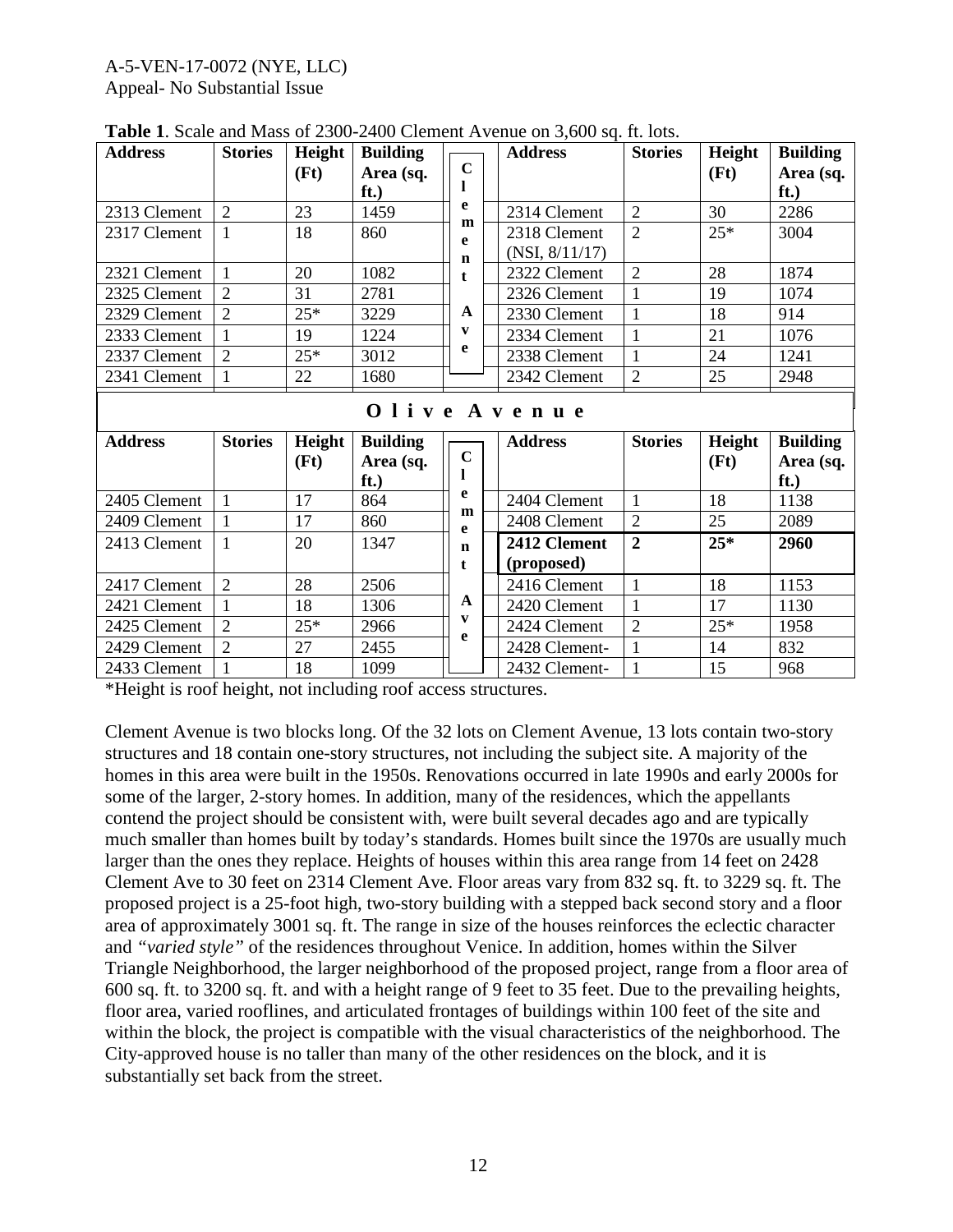Two-story residences, which are common throughout Venice, are the overwhelming preference for permit applicants in the Southeast subarea of Venice, where one-story buildings are uneconomical to build and difficult to sell. Three-story buildings are generally too big to conform to the existing character and scale of the subarea. Also, certified LUP Policy I. E.3 states that, "v*aried styles of architecture are encouraged..."* This policy encourages a variety of styles and discourages focus on subjective judgments about what architectural style is preferred. Instead, the Commission uses height limits and setback requirements to limit the size and scale of new structures so that they are compatible with the character with the surrounding area. In this case, the front yard setback is 17 feet, and the proposed structure is two-stories with a 25-foot high roofline, which is similar to several other houses on the street, and five feet under the maximum height limit. Therefore, the appellants' contention does not raise a substantial issue of conformance with Chapter 3 Policies of the Coastal Act.

The appellants also contend that Policy I.E.2, related to scale, has not been addressed in the City findings, which failed to analyze the project's compatibility with neighborhood character. Scale is described in the Venice certified-LUP as *bulk, height, buffer and setback.* Commission staff utilizes height and setbacks to limit building mass and scale in Venice. Bulk and buffer are less common as buildings usually contain various articulations which make it difficult to measure the cubic volume of a home. Also, the volume of a structure is not always a good metric to determine whether a building is visually compatible with the character of surrounding areas because some parts of buildings are not visible from surrounding areas.

Therefore, the City and the Commission staff are both guided by the certified LUP and past Commission actions which utilize height and setbacks as the most common methods for measuring compatibility. In addition, the Commission utilizes streetscape analyses, plans, project renderings and street-facing façades of surrounding structures to look for visual compatibility with neighborhood character. The proposed project maintains visual compatibility by not exceeding the height limit, stepping back the second story and articulating the front façade, according to Cityapproved plans (**[Exhibit 2](https://documents.coastal.ca.gov/reports/2018/2/F13b/F13b-2-2018-exhibits.pdf)**). In addition, as mentioned in the City findings, the project maintains the street's prevailing front yard setback of 17 feet, which is consistent with neighboring lots. The certified LUP does not mandate a specific length for each setback, but does require yards to be adequate *"to accommodate the need for fire safety, open space, permeable land area…and on-site recreation consistent with the existing scale and character of the community."* For this particular lot, the City's zoning code requires front yard setback of 20 percent of the lot depth (in this case, the lot depth is 90 feet), but no more than 20 feet, and not less than the prevailing setback. The City- approved project complies with the setback requirements of the City's Municipal Code. This action by the City is not inconsistent with the certified LUP or with the Coastal Act, because the certified LUP does not mandate specific setback lengths. Furthermore, the City-approved project includes landscaped areas, exterior decks, and permeable yard area consistent with the California Green Building Code Standards observing water and energy conservation measures and providing personal individual on-site recreation opportunities for residents in both the front and back yards.

In addition, the appellants contend that the proposed project height is above the allowable limit of 25 feet for flat roofs. The proposed flat roof with the parapet is 25 feet tall to the top of the parapet, measured from the centerline of the street. Parapets are allowed as long as they do not exceed the height limit. The proposed roof access structure (RAS), which is allowed to exceed the flat roof height limit by up to ten feet, is 33.7 feet high, and it is set back approximately 44 feet from the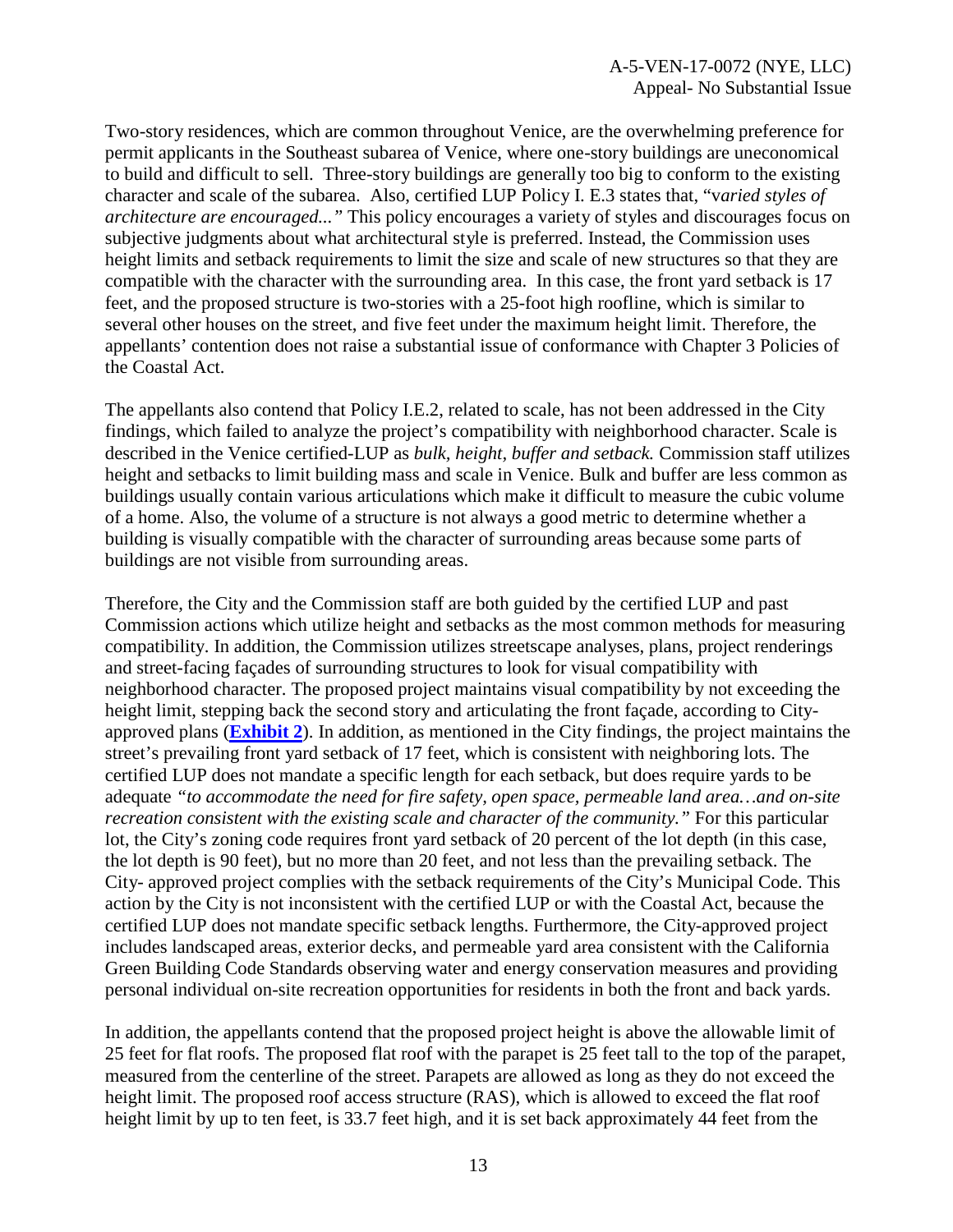front property line in order to reduce its visual impact from the street. The LUP height limit policy states that "*the roof access structure shall be designed and oriented so as to reduce its visibility from adjacent public walkways and recreation areas".* As mentioned in City findings, the RAS occurs towards the rear of the property and the roof deck is enclosed with a parapet and 42-inch high railing fronting Clement Avenue to reduce its visibility. The height observed from the street is 25 feet above the centerline of Clement Avenue. The proposed project also has a second story step back approximately 18.4 feet from the front property line while the first story is 17 feet from the front property line. The frontage of the home immediately north of the site is 25 feet high with a flat roofline and has a stepped-back second story. The frontage of the home approximately 88 feet south of the site is also 25 feet high with articulations and a flat roofline also observed from the street. Appellants are incorrect, therefore, in alleging that the proposed development will exceed the allowable limit of 25 feet for flat roofs; to the contrary, the proposal complies with the requirement because the roof is no higher than 25 feet, and the RAS is less than 10 additional feet in height.

Therefore, the appellants' contentions do not raise a substantial issue because the City staff did not err in their analysis of the project's compatibility with neighboring structures. The City correctly reviewed the proposed front yard setback and building height for compatibility with the scale of the surrounding development and visual impacts to pedestrians. The front yard setback is 17 feet. The proposed structure is two-stories and 25 feet high, which is similar to several other houses on the street. The City's findings support the project's compatibility with the character of the surrounding area utilizing Venice certified-LUP policies and are consistent with Chapter 3 of the Coastal Act.

Appellants also raise two recent hearings held by the Commission on community character, arguing the different determinations in the Marr Street and Clement Avenue decisions support the finding of a substantial issue in this case. The Commission's substantial issues determination in Appeal Nos. A-5-VEN-17-0042 and A-5-VEN-17-0044 (Western Development, LLC- 676 &678 Marr Street, Venice) in October 2017 was based on the fact that the proposed project was taller than the surrounding residences on the block, had a three-story vertical frontage to the roof of the building with no second-story step back, and a minimal front yard setback from Marr Street, giving an impression of a relatively disproportionate height, mass, and façade that were incompatible with existing surrounding single-family residences. The Marr Street determination is different than the City-approved project at 2412 Clement Avenue because this project maintains the prevailing setback and has an articulated frontage with a second-story step back, consistent with other twostory homes in the block. In this case, the City has rightfully analyzed the project to be visually compatible with the surrounding single-family residences on the block.

This project is very similar to the Commission's no substantial issue determination on August 11, 2017 for 2318 Clement Ave, Venice (Appeal No. A-5-VEN-17-0036 (Messori)), in which the City approved a local development permit for the "construction of a two-story, 25-foot high, 3,004 sq. ft. single-family residence with an attached 388 sq. ft. two-car garage, a 620 sq. ft. roof deck, and approximately 32-foot high, 96 sq. ft. roof access structure." The currently proposed project is very similar to the mass, scale and character of the Messori project at 2318 Clement Avenue, which is about 400 feet south of the project site. The Commission's findings in the Messori appeal show that the height, building square footage, and setback are compatible with the one to two-story homes which characterize the neighborhood on Clement Avenue and Southeast Venice subarea. Again,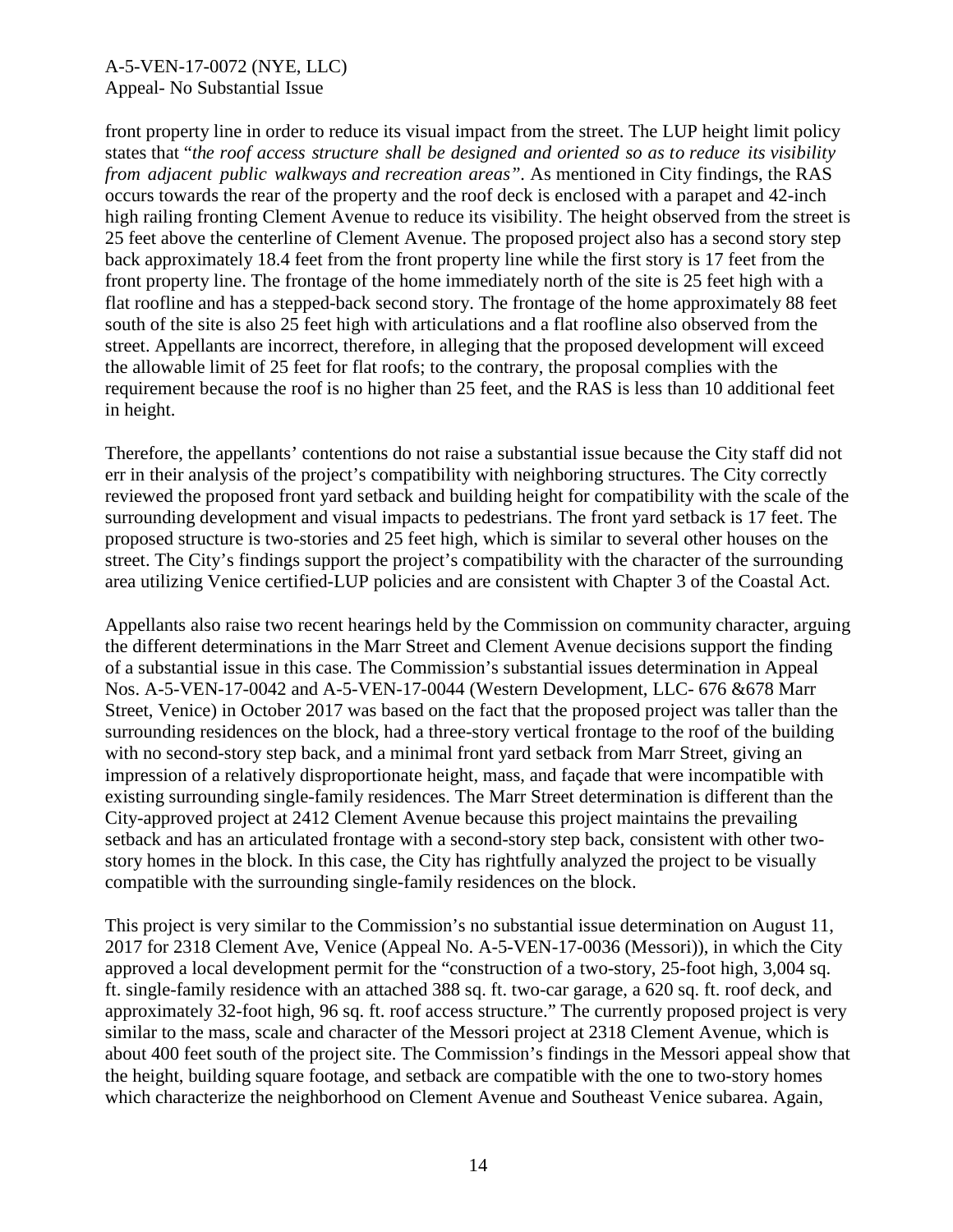these projects are analyzed on a case-by-case basis. Similar to the Messori case, the City properly analyzed the proposed project for conformity with existing residences in the community.

In addition to character, mass, and scale, the appellants make other assertions. The appellants contend that the project will prejudice the City's ability to prepare a certified LCP. As previously discussed, the City-approved project is consistent with the development standards of the certified LUP. As such, there is no conflict between the City-approved project and the development standards of the certified LUP and thus no substantial issue is raised with regard to the City's ability to approve a certified LCP. The appellants further contend that utilizing the rear yard as a parking space precludes the area to be used for open space and on-site recreation as required in LUP Policy I.A.3. However, as mentioned in the City findings, three parking spaces are required pursuant to Policy II.A.3 on lots with widths larger or equal to 35 feet. It is not uncommon to provide a part of the rear yard as a third uncovered parking space and the rear yard can be utilized for multiple purposes such as on-site recreation and a third parking space when needed. The provision of the third parking space is similar to other homes within the block which provide tandem parking in the rear yard and provides relief to the general lack of on-street parking in Venice.

Therefore, the grounds on which the appellants' assertions are made raise no substantial issue and the City's approval is consistent with the Venice certified-LUP and Chapter 3 Policies of the Coastal Act.

Applying the five factors listed in the prior section clarifies that the appeal raises "no substantial issue", and therefore, does meet the standard for No Substantial Issue of Section 30625(a).

The first factor is the degree of factual and legal support for the local government's decision that the development is consistent with the relevant provisions of the Coastal Act. As discussed above, the project complies with applicable height, land use, and density limits and setbacks and is comparable to houses in the area, as well as to other Venice projects recently approved by the Commission. As explained in the City's approval of the project, the relevant legal requirements, including Coastal Act Sections 30250, 30251, and 30253(e), the Venice certified-LUP, the Venice Specific Plan, the Los Angeles Municipal Code, and the Venice Community Plan, were all met in this case, providing ample support for the City's decision. The City's decision also is wellsupported by evidence reviewed by the City, including City-approved plans, a streetscape analysis, and records of past Commission and City actions supporting the City's findings as to the project's visual compatibility with the surrounding area. In short, there is substantial factual and legal support for the City's determination that the project complies with the policies of Coastal Act Chapter 3, and this factor weighs in favor of finding No Substantial Issue.

The second factor is the extent and scope of the development as approved by the local government. As explained above, the extent and scope of the City-approved project—construction of a two-story single family home—is not extensive. Rather, the proposed development is consistent with all relevant legal limits on size, height and land use, is on par with residential developments in the area and, thus, preserves community character as required by the Coastal Act. The second factor weighs in favor of finding No Substantial Issue.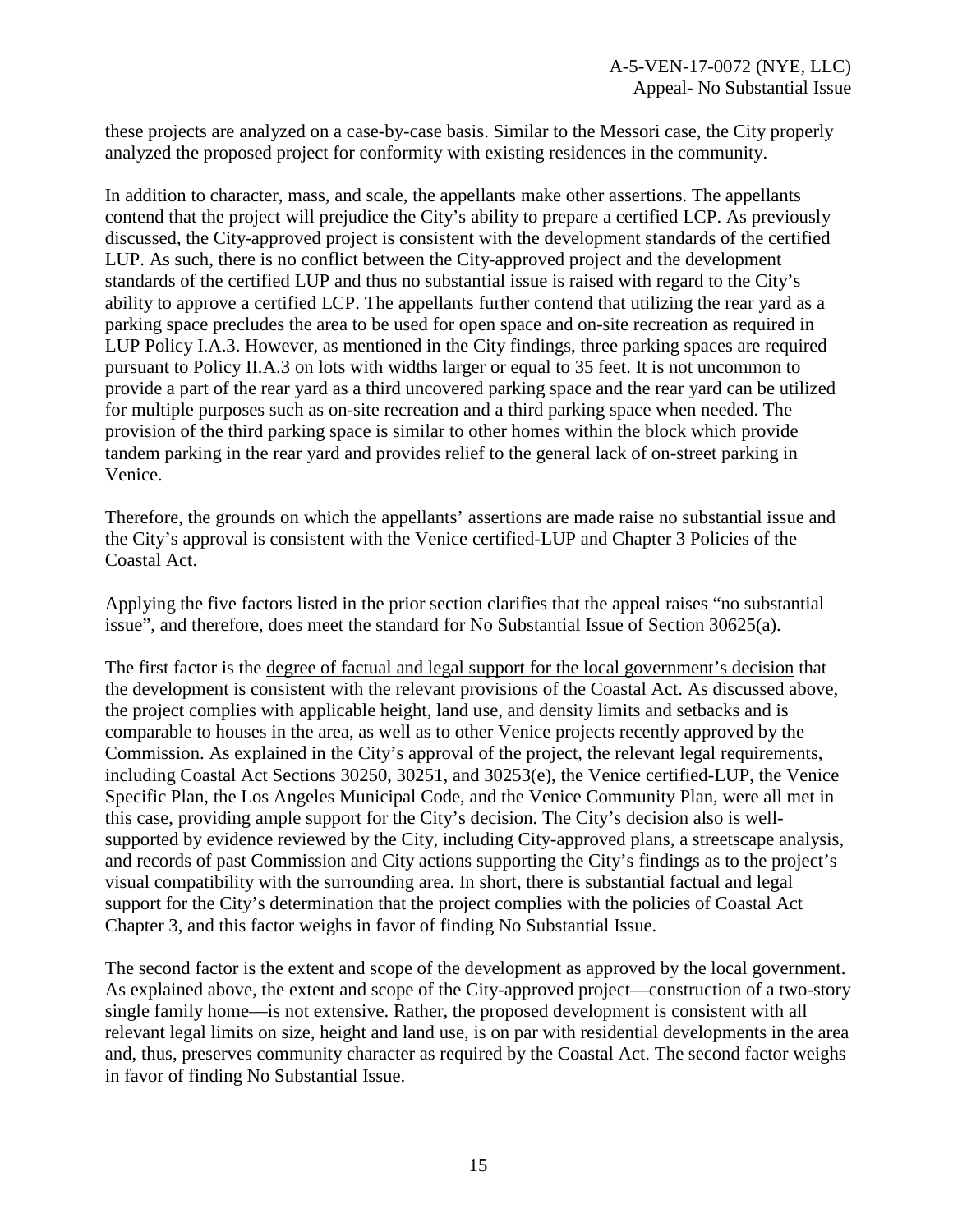The third factor is the significance of the coastal resources affected by the decisions. The mass, scale, and character of the community are significant coastal resources to be protected. However, the proposed project's mass and scale is compatible with the character of the surrounding community within the Southeast Venice subarea, as explained above, and therefore causes no significant impacts to coastal resources. The third factor weighs in favor of finding No Substantial Issue.

The fourth factor is the precedential value of the local government's decisions for future interpretations of its LCP. The City does not currently have a certified LCP, but it does have a certified Land Use Plan (LUP). The approval of the proposed two-story single-family residence will not set a new precedent, since there have been several City and Coastal Commission actions approving similar-sized development that precede this decision. This project, as proposed, will not prejudice the ability of the City to prepare a Local Coastal Program that is in conformity with Chapter 3 of the Coastal Act. The fourth factor, thus, weighs in favor of finding No Substantial Issue.

The final factor is whether the appeal raises local issues, or those of regional or statewide significance. Because Venice is a popular visitor destination, the character of the community is a matter of statewide significance. However, this appeal does not raise any significant local, regional or statewide issues because the project is visually compatible with the surrounding community whose eclectic and diverse architecture makes Venice a popular coastal destination. This project complies with all local requirements and state policies in which the City properly reviewed this project prior to issuing the coastal development permit and properly applied the relevant policies. In this case, the City properly issued a local CDP, and the City's approval does not raise issues of statewide significance because the interpretation and application of Coastal Act policies were properly utilized.

On balance, and for the reasons stated above, the five factors weigh in favor of finding No Substantial Issue with respect to Appeal No. A-5-VEN-17-0072. Although the Venice area where the project is proposed is a special community and popular destination for visitors, the project itself is small (involving construction of one single-family residence), is consistent with all applicable requirements for height, size, and land use, and is on par with other residential developments in the area. The appeal, therefore, raises no substantial issues as to the project's compliance with Sections 30250, 30251 and 30253(e) of the Coastal Act and the development policies in the Venice certified-LUP.